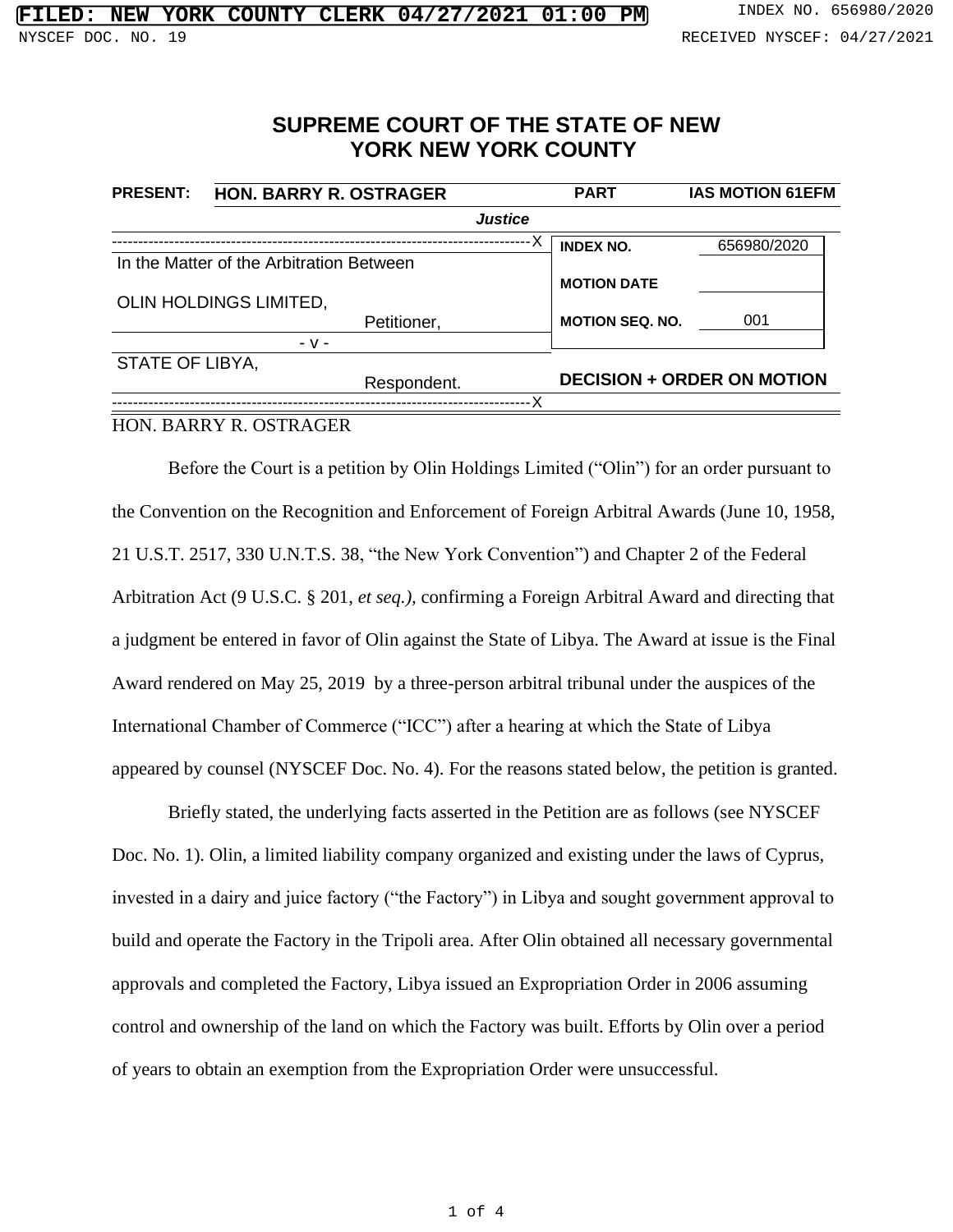Olin then commenced litigation which was ultimately successful, and the Tripoli Court of Appeal cancelled the 2006 Expropriation Order in 2010, but the dispute between the parties nevertheless continued. By October 2015, the obstacles erected by Libya were so great that Olin was allegedly forced to suspend operations at the Factory, leaving Olin with claimed cumulative losses substantially greater than its capital. Pursuant to the Agreement on the Promotion and Reciprocal Protection of Investments between the Government of the Republic of Cyprus and the Great Socialist Libyan Arab Jamahiriya, dated June 30, 2004 ("the BIT", NYSCEF Doc. No. 5), Olin commenced the arbitration at issue here, alleging that Libya had breached various provisions in the BIT (NYSCEF Doc. No. 7).

The Arbitral Tribunal held an evidentiary hearing on the merits from July 3-5, 2017 at the ICC's hearing facility in Paris, France, during which the Tribunal heard testimony from witnesses. Libya's counsel participated fully in the hearing. The Tribunal issued its 142-page Final Award on May 25, 2018, analyzing in detail the evidence and making specific findings of fact and law. Succinctly stated, in the Award, the Tribunal unanimously found that Libya had violated its obligations under the BIT with respect to Olin's investments and found Libya liable to Olin in the amounts of: (i)  $\epsilon$ 18,225,000 as compensation for the losses suffered by Olin as a result of Libya's breaches of the BIT; (ii) US \$773,000 regarding the ICC's costs, including the amount awarded to Olin in the Partial Award on Costs; and (iii)  $\epsilon$  1,069,687.70 representing seventy-five percent of Olin's legal expenses. The Tribunal further ordered Libya to pay Olin simple interest at the commercial rate of 5% per annum as applicable in Cyprus from the date of the Award until full payment.

In this proceeding to confirm the Final Award, Olin has submitted a Memorandum of Law, at the request of the Court, detailing the provisions of law governing the service of process

2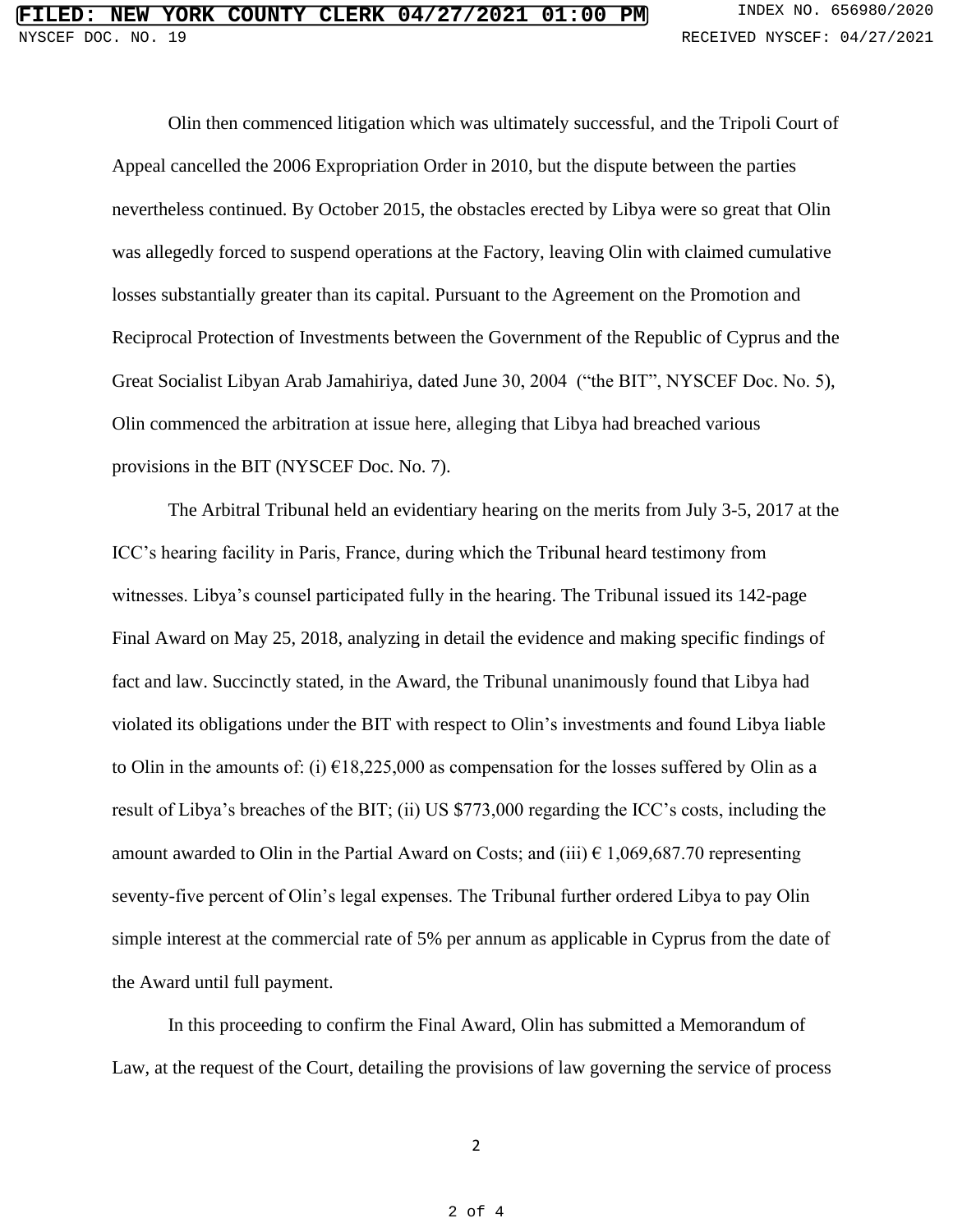## **FIORK COUNTY CLERK 04/27/2021 01:00 PM** INDEX NO. 656980/2020 NYSCEF DOC. NO. 19 **RECEIVED NYSCEF: 04/27/2021**

on the State of Libya and establishing to the satisfaction of the Court that service here was proper, providing this Court with jurisdiction over the State of Libya (NYSCEF Doc. No. 16). Despite proper service pursuant to 28 USC 1608(a)(3) and evidence of actual notice to the Ministry of Foreign Affairs of Libya, the State of Libya has not appeared in this proceeding or submitted any papers. Based on the record before the Court, Olin is entitled to the relief it requested confirming the Final Award and for a money judgment in its favor as detailed below, with the conversion of any amount stated in Euros to US Dollars using the conversion procedure set forth below or as otherwise directed by the County Clerk.

Accordingly, it is hereby

ORDERED that the petition of Olin Holdings Limited to confirm the May 25, 2018 Final Award rendered by the ICC Arbitral Tribunal (NYSCEF Doc. 4) is confirmed; and it is further

ORDERED that the Clerk of the Court is direct to enter judgment on the Final Award in US Dollars in favor of petitioner Olin Holdings Limited against respondent State of Libya as follows:

- (i)  $\qquad \in 18,225,000.00$  as compensation for the losses suffered by Olin;
- (ii) US Dollars \$773,000.00 regarding the ICC's costs;
- (iii)  $\epsilon$  1,069,687.70 representing seventy-five percent of Olin's legal expenses; and
- (iv) Simple interest at the commercial rate of 5% per annum as applicable in Cyprus from the date of the Award, May 5, 2018, through the entry of judgment in an amount calculated by the Clerk of the Court, with such interest continuing to accrue until full payment is made; and it is further

ORDERED that the Clerk of the Court is directed to convert any amount stated in Euros to US Dollars upon petitioner's provision of the exchange rate provided in the Wall Street

3